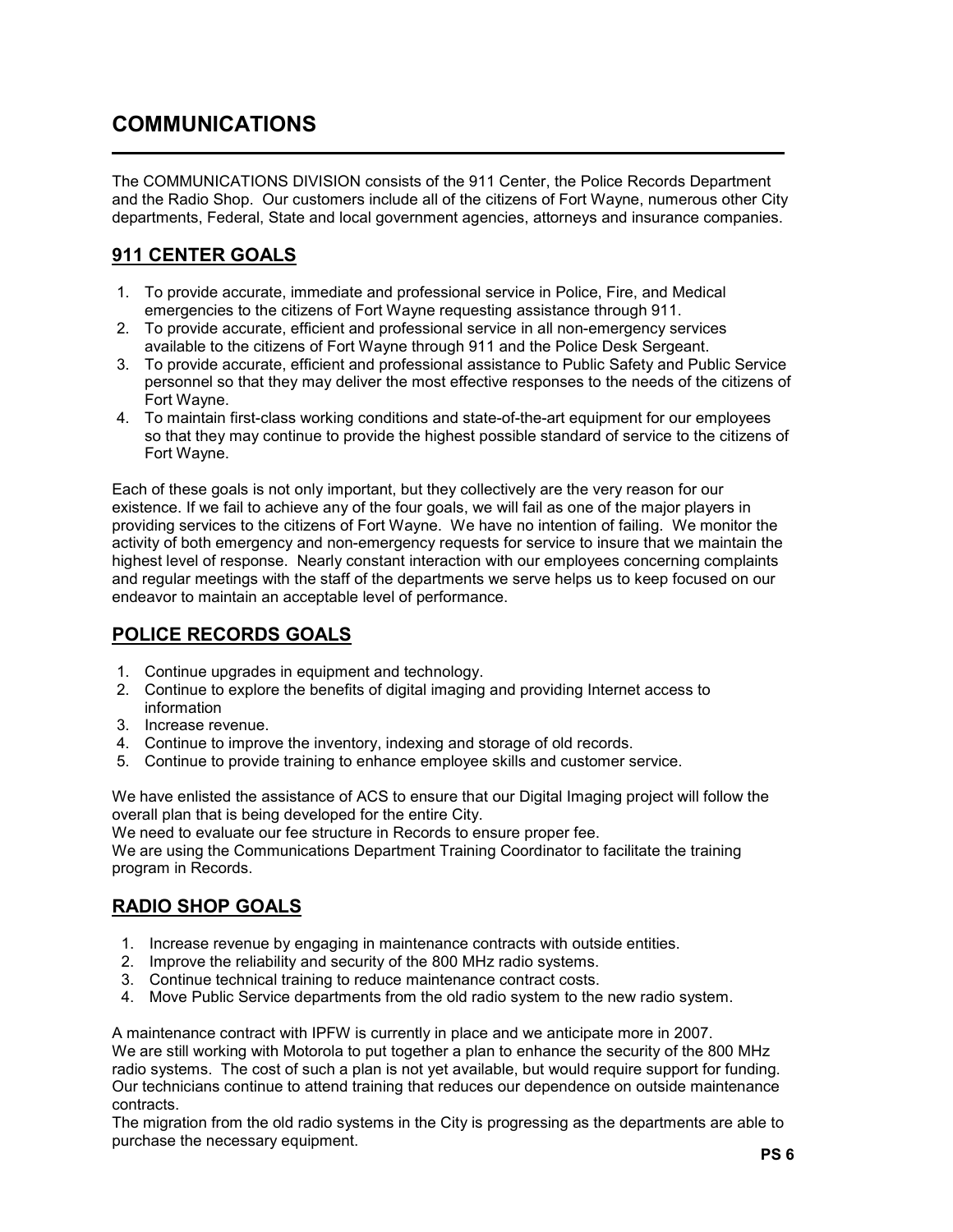#### COMMUNICATIONS Dept #010-018

| <b>2007 BUDGET COMPARISON</b> |                            |    |                          |     |                         |      | \$ INCREASE                        |      |                              |                                   |  |  |
|-------------------------------|----------------------------|----|--------------------------|-----|-------------------------|------|------------------------------------|------|------------------------------|-----------------------------------|--|--|
|                               |                            |    | 2005                     |     | 2006<br><b>APPROVED</b> |      | 2007                               |      | (DECREASE)<br>FROM 2006 APPR | <b>% CHANGE</b><br>FROM 2006 APPR |  |  |
|                               |                            |    | <u>ACTUAL</u>            |     | <b>THRU 06/30/06</b>    |      | <b>SUBMITTED</b>                   |      | <u>TO 2007</u>               | <u>TO 2007</u>                    |  |  |
|                               |                            |    |                          |     |                         |      |                                    |      |                              |                                   |  |  |
| 4111                          | WAGES-REG                  | \$ | 3,152,324 \$             |     | 3,908,089               | \$   | 4,022,138 \$                       |      | 114,049                      |                                   |  |  |
| 4111                          | PAY ADJUSTMENT             |    |                          |     | 18,000                  |      | 24,000                             |      | 6,000                        |                                   |  |  |
| 4111                          | <b>SHIFT BONUS</b>         |    | ä,                       |     | 77,500                  |      | 75,000                             |      | (2,500)                      |                                   |  |  |
| 4118                          | <b>CALL IN</b>             |    | 16,449                   |     | 13,200                  |      | 30,800                             |      | 17,600                       |                                   |  |  |
| 4122                          | <b>HOLIDAY</b>             |    | 91,630                   |     | 91,000                  |      | 85,500                             |      | (5,500)                      |                                   |  |  |
| 4125                          | <b>OVERTIME</b>            |    | 58,649                   |     | 52,800                  |      | 72,150                             |      | 19,350                       |                                   |  |  |
| 412L                          | LONGEVITY                  |    | 758                      |     | 800                     |      | 425                                |      | (375)                        |                                   |  |  |
|                               | <b>TOTAL WAGES</b>         | \$ | 3,319,810 \$             |     | 4,161,389               | - \$ | 4,310,013 \$                       |      | 148,624                      | 3.57%                             |  |  |
| 4131                          | <b>PERF</b>                |    | 165,751                  |     | 201,377                 |      | 269,739                            |      | 68,362                       |                                   |  |  |
| 4132                          | <b>FICA</b>                |    | 245,847                  |     | 280,096                 |      | 326,830                            |      | 46,734                       |                                   |  |  |
| 4134                          | <b>GROUP HEALTH INSUR</b>  |    | 630,000                  |     | 698,650                 |      | 824,500                            |      | 125,850                      |                                   |  |  |
| 4135                          | EMP MED EXP                |    | 380                      |     | $\sim$                  |      | $\sim$                             |      | $\sim$                       |                                   |  |  |
| 4136                          | UNEMPLOYMENT               |    | 1,788                    |     | 1,830                   |      | 4,273                              |      | 2,443                        |                                   |  |  |
| 4137                          | <b>WORKERS COMP</b>        |    | 12,168                   |     | 11,664                  |      | 10,968                             |      | (696)                        |                                   |  |  |
| 4138                          | <b>CLOTHING ALLOW</b>      |    | $\omega$                 |     | 3,200                   |      | 6,500                              |      | 3,300                        |                                   |  |  |
|                               | 413A PERF/FRINGE           |    | 99,451                   |     | 109,841                 |      | 128,168                            |      | 18,327                       |                                   |  |  |
|                               | 413R RETIREE HEALTH INSUR  |    | 48,996                   |     | 47,106                  |      | 51,000                             |      | 3,894                        |                                   |  |  |
| 4161                          | STLMT/SERVRNC              |    | 298                      |     | $\blacksquare$          |      | 21,000                             |      | 21,000                       |                                   |  |  |
| <b>TOTAL 4100</b>             |                            | \$ | 4,524,489                | \$  | 5,515,153               | \$   | 5,952,991                          | \$   | 437,838                      | 7.94%                             |  |  |
| 4212                          | STATIONARY/FORMS           | \$ | 671                      | -\$ | 600                     | -\$  | 900                                | -\$  | 300                          |                                   |  |  |
| 4219                          | OTHR OFFC SUPPL            |    | 16,517                   |     | 16,800                  |      | 21,000                             |      | 4,200                        |                                   |  |  |
| 4231                          | <b>GASOLINE</b>            |    | 2,609                    |     | 3,000                   |      | 4,800                              |      | 1,800                        |                                   |  |  |
| 4232                          | DIESEL FUEL                |    | 427                      |     | $\sim$                  |      | 1,800                              |      | 1,800                        |                                   |  |  |
| 4235                          | PROPANE FUEL               |    | $\blacksquare$           |     | 500                     |      | 1,000                              |      | 500                          |                                   |  |  |
| 4246                          | <b>HSHLD SUPPL</b>         |    | 1,597                    |     | 2,400                   |      | 2,800                              |      | 400                          |                                   |  |  |
| 4263                          | OTHER REPAIR PARTS         |    | 33,555                   |     | 30,000                  |      | 35.100                             |      | 5,100                        |                                   |  |  |
| 4291                          | SMALL TOOLS                |    | 2,887                    |     | 3,000                   |      | 3,000                              |      | $\overline{\phantom{a}}$     |                                   |  |  |
| 4299                          | OTHER MTLS                 |    | 20,906                   |     | 26,400                  |      | 29,920                             |      | 3,520                        |                                   |  |  |
| <b>TOTAL 4200</b>             |                            | \$ | 79,169                   | -\$ | 82,700                  | \$   | 100,320                            | -\$  | 17,620                       | 21.31%                            |  |  |
|                               |                            |    |                          |     |                         |      |                                    |      |                              |                                   |  |  |
| 4317                          | <b>INSTRCT SRVC</b>        | \$ | 24,690 \$                |     | 5,000                   | -\$  | 46,000 \$                          |      | 41,000                       |                                   |  |  |
| 431E                          | <b>RANDOM DRUG TESTING</b> |    | 94                       |     | 1,200                   |      | 1,200                              |      |                              |                                   |  |  |
| 4322                          | <b>POSTAGE</b>             |    | 2,932                    |     | 3,624                   |      | 2,880                              |      | (744)                        |                                   |  |  |
| 4323                          | <b>TELEPHONE</b>           |    | 25,431                   |     | 25,500                  |      | 27,900                             |      | 2,400                        |                                   |  |  |
| 4324                          | TRAVEL                     |    | 6,598                    |     | 750                     |      | 12,000                             |      | 11,250                       |                                   |  |  |
| 432L                          | <b>LONG DISTANCE</b>       |    | 713                      |     | 900                     |      | 876                                |      | (24)                         |                                   |  |  |
| 4331                          | <b>PRINTING</b>            |    | 3,135                    |     | 3,900                   |      | 3,250                              |      | (650)                        |                                   |  |  |
| 4341                          | PROPERTY INSUR             |    | 33,583                   |     | 38,766                  |      | 35,791                             |      | (2,975)                      |                                   |  |  |
| 4342                          | <b>LIABILITY INSUR</b>     |    | 3,144                    |     | 3,240                   |      | 3,156                              |      | (84)                         |                                   |  |  |
| 4343                          | OFCL/CRIME BOND            |    | 400                      |     | 453                     |      | 406                                |      | (47)                         |                                   |  |  |
| 4344                          | OTH CASUALTY INSUR         |    | $\overline{\phantom{a}}$ |     | 231                     |      | 90                                 |      | (141)                        |                                   |  |  |
| 4351                          | <b>ELECTRICITY</b>         |    | 7,639                    |     | 8,100                   |      | 8,100                              |      | $\overline{\phantom{a}}$     |                                   |  |  |
| 4352                          | NATURAL GAS                |    | 3,527                    |     | 6,900                   |      | 11,760                             |      | 4,860                        |                                   |  |  |
|                               | 4353 WATER                 |    | 211                      |     | 300                     |      | 384                                |      | 84                           |                                   |  |  |
| 4354                          | SEWAGE                     |    | 351                      |     | 564                     |      | 684                                |      | 120                          |                                   |  |  |
| 4363                          | <b>CONT REPAIRS</b>        |    | 24,216                   |     | 27,600                  |      | 11,150                             |      | (16, 450)                    |                                   |  |  |
| 4367                          | MAINT. SOFTWARE            |    | 2,033                    |     | 3,000                   |      | $\sim$                             |      |                              |                                   |  |  |
| 4369                          | <b>CONT SRVCS</b>          |    | 1,382                    |     | 3,100                   |      | 3,980                              |      | 880                          |                                   |  |  |
|                               | 436A MAINT AGREE           |    | 131,661                  |     | 105,513                 |      | 91,140                             |      | (14, 373)                    |                                   |  |  |
|                               | 436N GARAGE-NON TARGET     |    | 5                        |     | $\sim$                  |      | $\omega_{\rm c}$                   |      | $\sim$                       |                                   |  |  |
| 4377                          | CC BLD PKG                 |    | 498                      |     | 450                     |      | 500                                |      | 50                           |                                   |  |  |
| 4391                          | SUBS & DUES                |    | 458                      |     | 550                     |      | 550                                |      |                              |                                   |  |  |
| 4399                          | OTHER SRVCS                |    | 581<br>$\blacksquare$    |     | 500                     |      | $\omega_{\rm{eff}}$                |      | (500)                        |                                   |  |  |
| 439B<br><b>TOTAL 4300</b>     | <b>MASTER LEASE</b>        | \$ | 273,282                  | \$  | 14,559<br>254,700       | \$   | 29,083<br>290,880                  | - \$ | 14,524<br>36,180             | 14.20%                            |  |  |
|                               |                            |    |                          |     |                         |      |                                    |      |                              |                                   |  |  |
| 4444                          | PUR OFFICE EQUIP           | \$ | 108,264 \$               |     | 17,000                  | -\$  | 64,500 \$                          |      | 47,500                       |                                   |  |  |
|                               | 4445 PUR COMPUTER          |    | $\omega$                 |     | ÷,                      |      | 1,400                              |      | 1,400<br>$\sim$              |                                   |  |  |
| 4453<br><b>TOTAL 4400</b>     | <b>BETTERMENTS</b>         | \$ | 3,000<br>111,264         | \$  | 17,000                  | \$   | $\overline{\phantom{a}}$<br>65,900 | -\$  | 48,900                       | 287.65% **                        |  |  |
|                               | <b>GRAND TOTAL</b>         | \$ | 4,988,204 \$             |     | 5,869,553               | \$   | 6,410,091                          | \$   | 540,538                      | 9.21%                             |  |  |

\*\* Percentage high due to the fact that 4400's in 2006 were covered with lease dollars.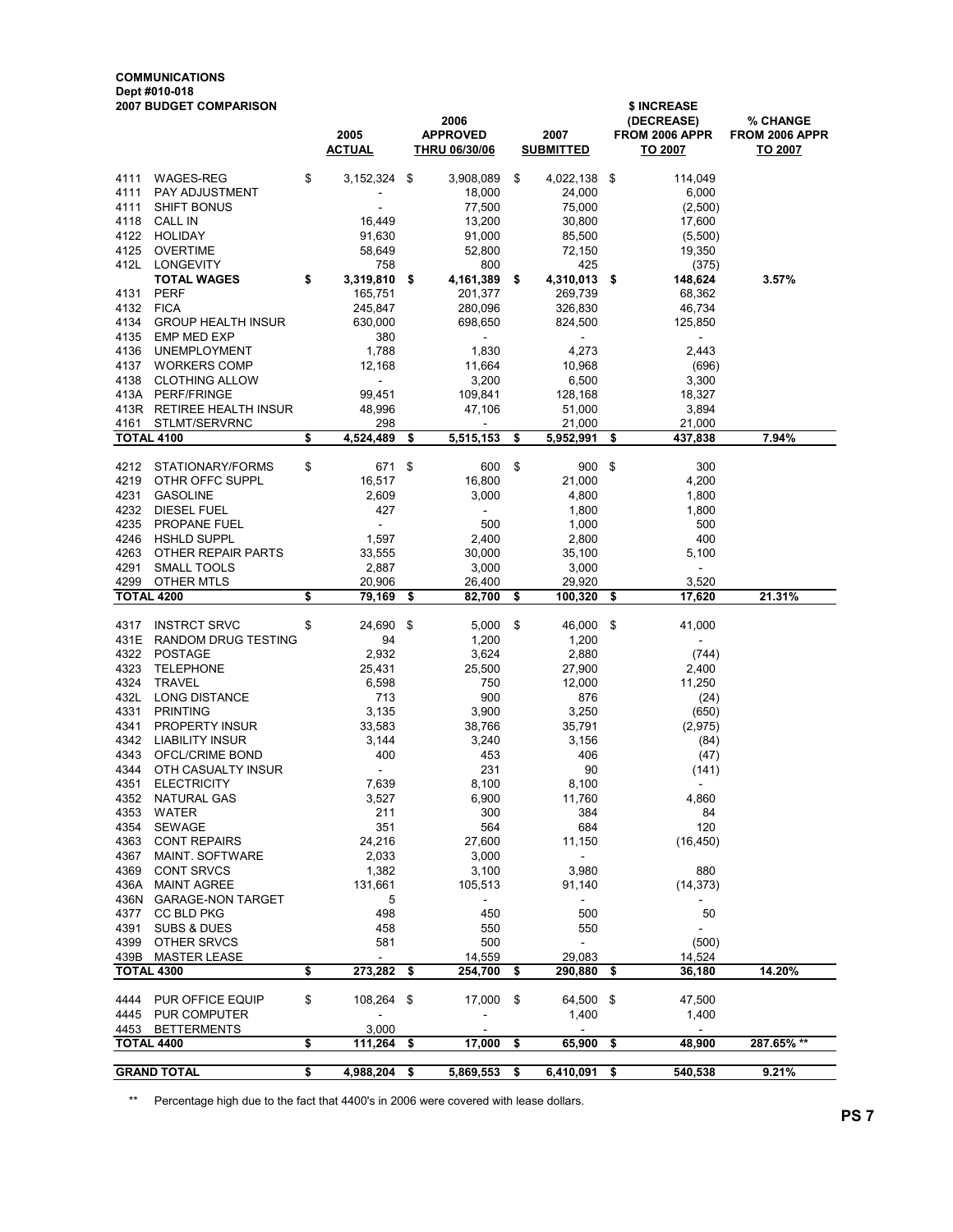|                | Communications - Combined 2007-2011 Capital Improvement Program |                          |                                      |                |                             |                |       |  |  |  |
|----------------|-----------------------------------------------------------------|--------------------------|--------------------------------------|----------------|-----------------------------|----------------|-------|--|--|--|
|                | <b>FUNDING SOURCE CODE:</b>                                     | <b>GRP-Grant Pending</b> |                                      |                | PT-Property Tax             |                |       |  |  |  |
|                | <b>CC-Cumulative Capital Fund</b>                               | LE-Lease                 |                                      |                | <b>RB-Revenue Bond</b>      |                |       |  |  |  |
|                | <b>CDBG-Community Development Block Grant</b>                   |                          | InfraBd-Infrastructure Bond          |                | ST-State Source             |                |       |  |  |  |
|                | CEDIT-Co. Economic Development Income Tax                       |                          | <b>LRS-Local Roads &amp; Streets</b> |                | <b>SU-Sewer Utility</b>     |                |       |  |  |  |
|                | <b>CO-County Source</b>                                         | MISC-Miscellaneous       |                                      |                | SWU-Stormwater Utility      |                |       |  |  |  |
|                | <b>FED-Federal Source</b>                                       |                          | MVH-Motor Vehicle Highway            |                | TIF-Tax Increment Financing |                |       |  |  |  |
|                | <b>GOB-General Obligation Bond</b>                              |                          | PCBF-Park Cumulative Bldg. Fund      |                | UF-User Fee                 |                |       |  |  |  |
|                | <b>GRA-Grant Approved</b>                                       | <b>PS-Private Source</b> |                                      |                | <b>WU-Water Utility</b>     |                |       |  |  |  |
| Item#          | <b>Project Title &amp; Description</b>                          | <b>Funding</b>           |                                      |                |                             |                |       |  |  |  |
|                |                                                                 | <b>Source</b>            | 2007                                 | 2008           | 2009                        | 2010           | 2011  |  |  |  |
|                | Shelving                                                        | PT                       | ٠                                    |                | 3,000                       | ٠              |       |  |  |  |
| $\overline{2}$ | Batteries 800 MHz radios (Radio Shop)                           | <b>PT</b>                | 12,500                               | 15,000         | 10,000                      | 12,500         |       |  |  |  |
| 3              | Test equipment (Radio Shop)                                     | <b>PT</b>                | 33,000                               | 33,000         |                             |                |       |  |  |  |
| 4              | Computer Equipment                                              | <b>PT</b>                | ,400                                 | 13,000         | 9,000                       | 14,000         |       |  |  |  |
|                | Dispatch                                                        |                          |                                      | 10,000         | 6,000                       | 8,000          |       |  |  |  |
|                | Radio                                                           |                          | ,400                                 |                |                             |                |       |  |  |  |
|                | Records                                                         |                          |                                      | 3,000          | 3,000                       | 6,000          |       |  |  |  |
| 5              | Headsets (Dispatch)                                             | <b>PT</b>                | 4,000                                | 6,000          | 4,000                       | 4,000          | 4,000 |  |  |  |
| 6              | Telephone Recording System                                      | <b>PT</b>                | 15,000                               | $\overline{a}$ | ٠                           | $\blacksquare$ |       |  |  |  |
|                | Chairs (Dispatch)                                               | <b>PT</b>                | ٠                                    | 5,000          |                             | ٠              |       |  |  |  |
| <b>TOTAL</b>   |                                                                 |                          | 65,900                               | 72,000         | 26,000                      | 30,500         | 4,000 |  |  |  |

1. Storage for archived Police Records

2. Replacement of 800 MHz Portable Radio batteries as needed

3. Service Monitor for 800 MHz Radio System

4. Replacement of computers/monitors/keyboards/mouse/ that are used 24/7

5. Replacement and upgrade of telephone headsets for 911 Call Takers and Dispatchers

6. Since Records is now responsible for teleservice reports and desk calls, this equipment will record every call coming in for future reference and/or use.

7. Replacement of chairs in dispatch center